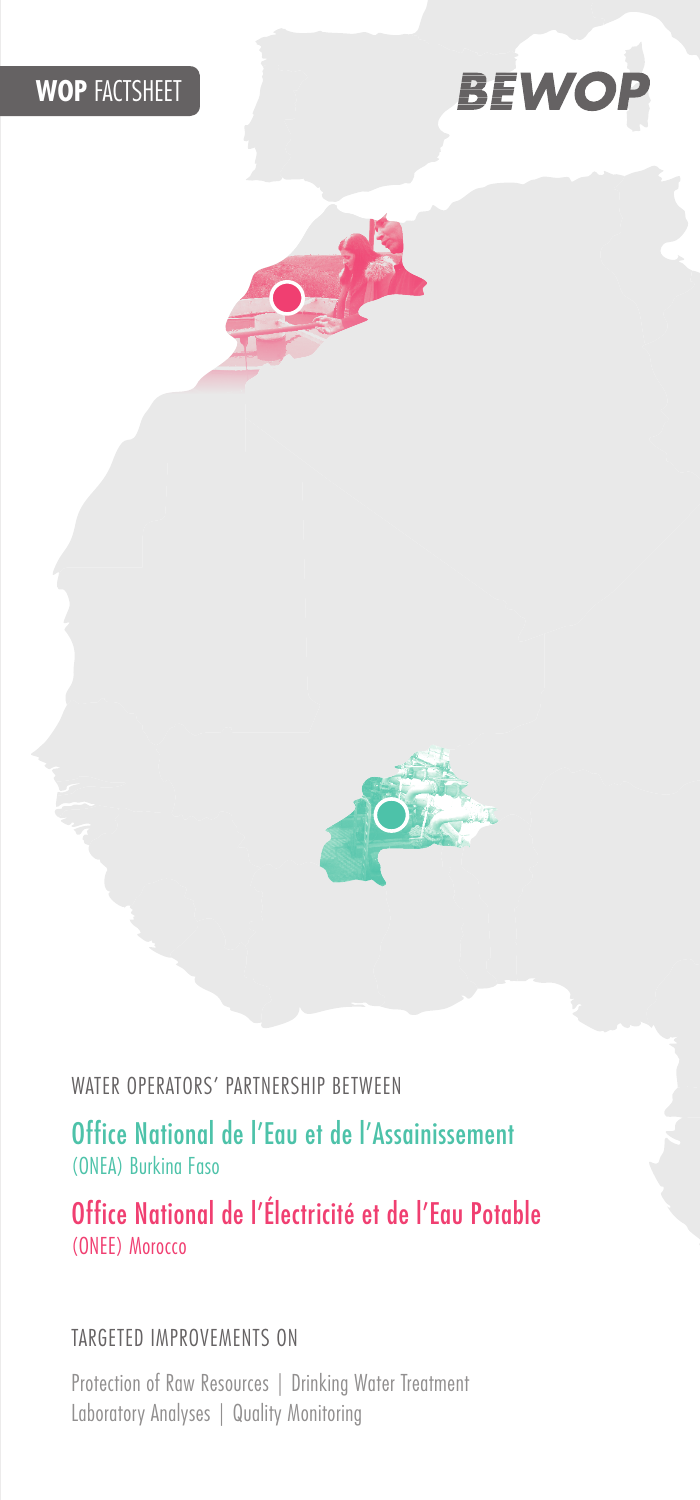# MENTEE MENTOR

#### Office National de l'Eau et de l'Assainissement (ONEA) Burkina Faso

National water and sanitation utility

Office National de l'Électricité et de l'Eau Potable (ONEE) Morocco

> National water, sanitation and electricity public utility

#### GENERAL DATA

233,965 WATER CONNECTIONS (83% coverage)

927 SANITATION CONNECTIONS  $(27%$  coverage)









#### **MOTIVATIONS**

Strengthen technical skills Improve working methods Access new equipment

Be a leader in South-South cooperation Knowledge-sharing with Sub-Saharan countries Motivate staff

### SUPPORTING THIRD PARTY

The Islamic Development Bank initiated the WOP by encouraging a partnership between Morocco and a Southern partner. The Bank provided financial support, adopting an innovative strategy of tripartite cooperation. ONEA had received previous support from ONEE and was suggested. All parties contributed one third of the financing.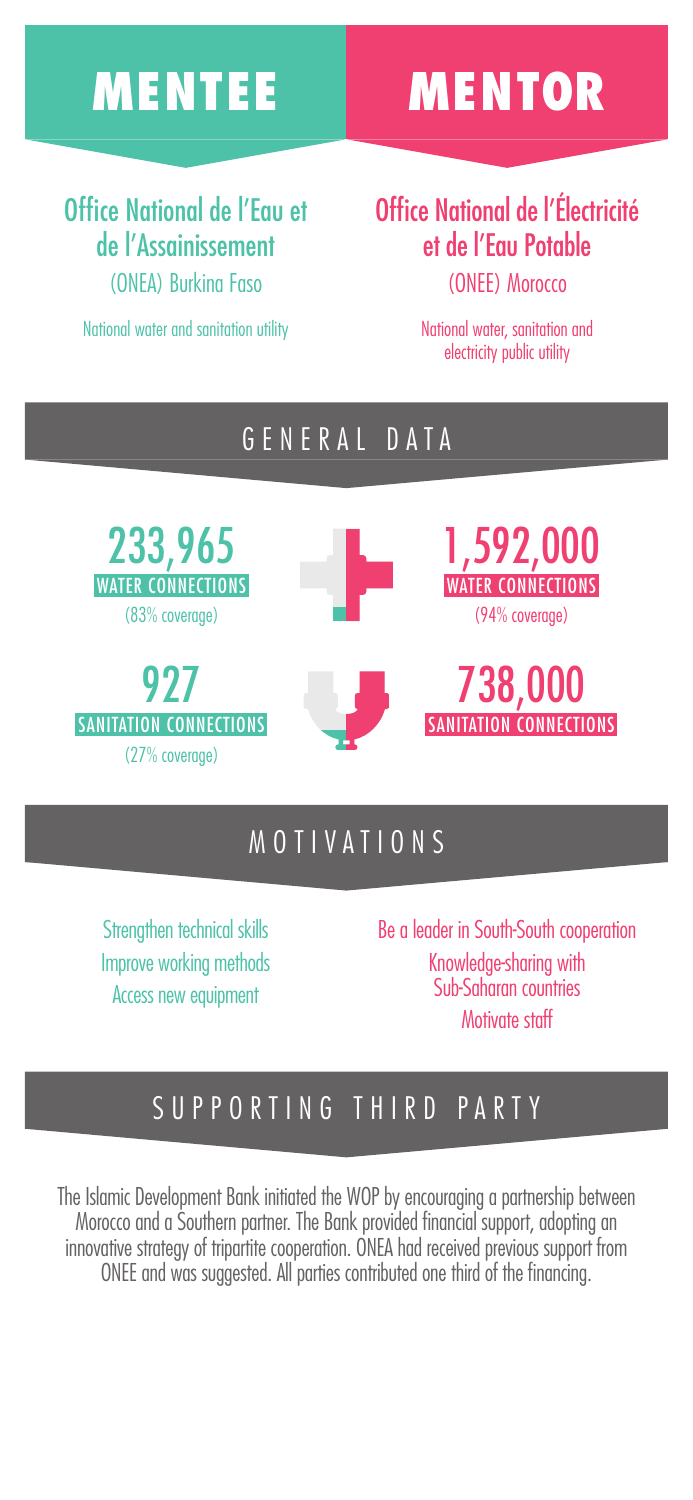## **TIMELINE**





#### **COST** Innovative tripartite cost-sharing approach to WOP activities and related investment

| <b>ISLAMIC</b><br><b>DEVELOPMENT BANK</b> | <b>MOROCCAN INTERNATIONAL</b><br><b>COOPERATION AGENCY</b> | <b>ONEA</b>  |
|-------------------------------------------|------------------------------------------------------------|--------------|
| US\$ 314,000                              | US\$ 325,000                                               | US\$ 300,000 |
| $-$ US\$ 939,000                          |                                                            |              |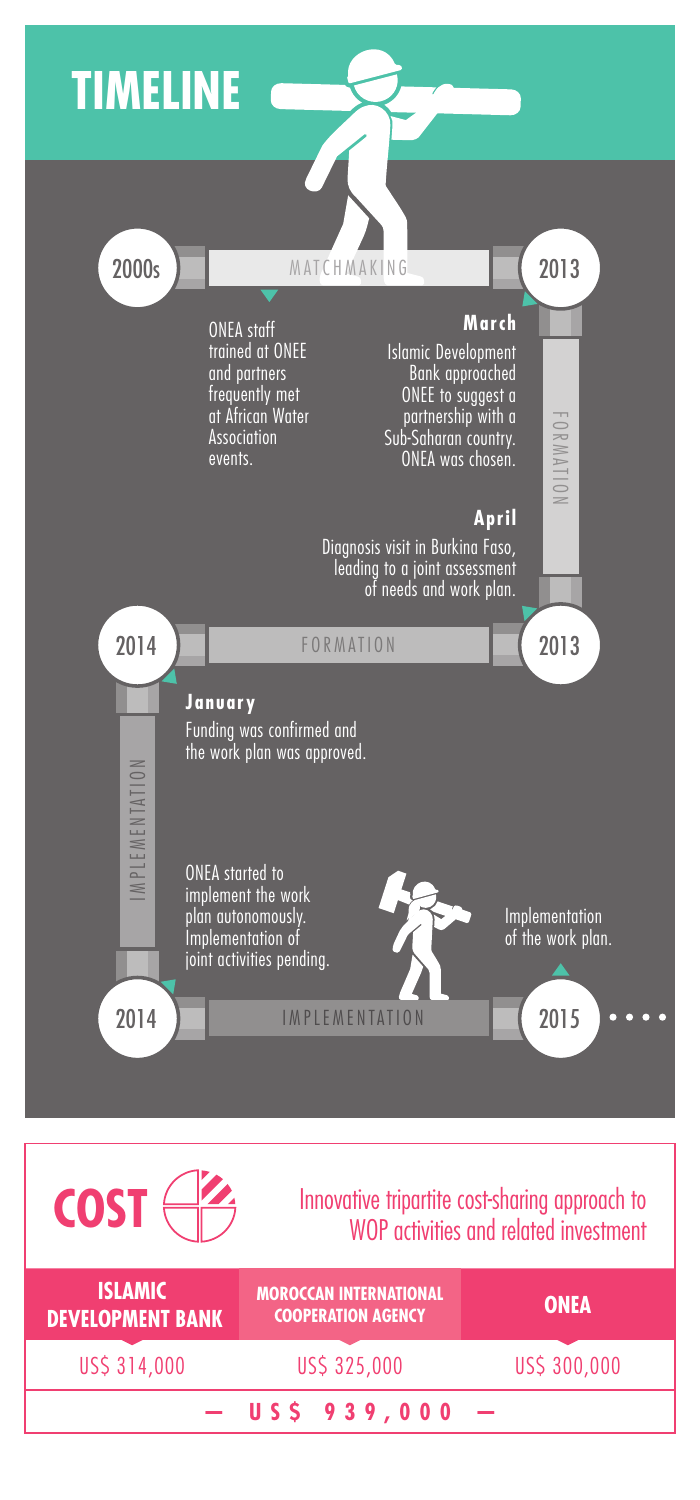# **APPROACH**

The WOP aims to boost the technical and organizational capacity of ONEA through training and targeted operational assistance. A joint diagnosis of ONEA's operations identified priority gaps to be addressed in the support. Partners jointly developed a work plan, with objectives, activities, resource requirements and roles.



**Raw water:** reduce eutrophication in reservoirs near the capital and establish environmental control methods to reduce water treatment costs.



ONEA has purchased some of the necessary equipment to monitor water quality in the reservoirs (rubber boats, sampling instruments, etc).



**8** Delimitated buffer zones around the reservoirs and planted 200,000 trees to control pollution from the use of fertilizers and pesticides by farmers.

Built three new fish nursery ponds to introduce biological controls in the reservoirs.

**Treatment:** increase capacity and efficiency at two drinking water treatment plants servicing the capital city of Ouagadougou.



**The Implementation initiated and results forthcoming.** 

**Analysis:** build the capacity of the main laboratory to prepare detailed and reliable water analyses, using equipment efficiently and following regulatory controls.



**Implementation initiated and results forthcoming.** 

**Piped water:** strengthen water quality monitoring for the supply network in Ouagadougou.



**Implementation initiated and results forthcoming.**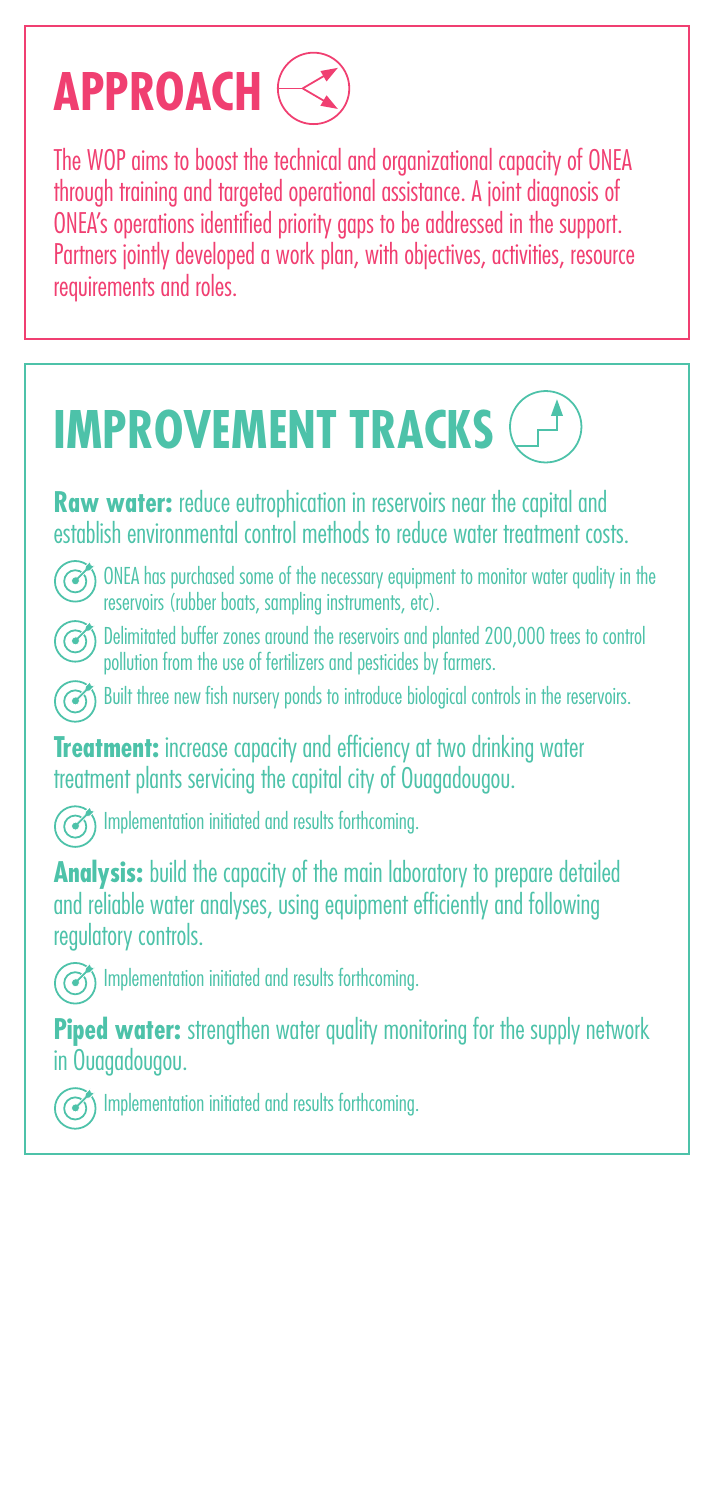# **CHALLENGES**

**Dependency:** delays were experienced in release of funds to comply with the tripartite equal funding conditions.

**Donor conditionality:** the donor's requirement that the mentee contribute heavily to the cost of the WOP may be difficult to replicate.

# **SUCCESS FACTORS**

**Innovative financing:** the tri-partite cost-sharing approach helped create commitment and ownership amongst the partners.

**Trust:** the trust that was established between partners over time allowed for a more frank assessment of the mentee's strengths and weaknesses and the design of a fitting programme of support.

**Committed managers:** too much staff turn-over can hamper a WOP. Dedicated management with time to allocate to the WOP and clearly defined coordination roles helped foster stability in the process.

**Demand-driven:** partners decided to work on demand-driven improvement tracks that were all related to the main theme of water quality.

**Focused approach:** the WOP had one central theme (water quality) with several related improvement tracks that were elaborated in response to mentee demand. By focusing the improvement tracks, the likelihood of achieving results was heightened.

# **WHAT THEY SAID**  $\zeta$

"There is nothing better than a strong manager who pushes you to obtain results."

*Kere Dakelgaba Francis, Head of the Water Quality Unit, ONEA*

"Choosing the right professionals within the utility to participate in the WOP is key to avoiding wasteful visits."

*Jawad Hilali, Manager of the Cooperation Division, ONEE*

"ONEA is also working to diffuse the knowledge it's gained internally by having those trained train others. Knowledge needs to be seized by people, if not it is useless."

*Moumouni Sawadogo, Director of Operations, ONEA*